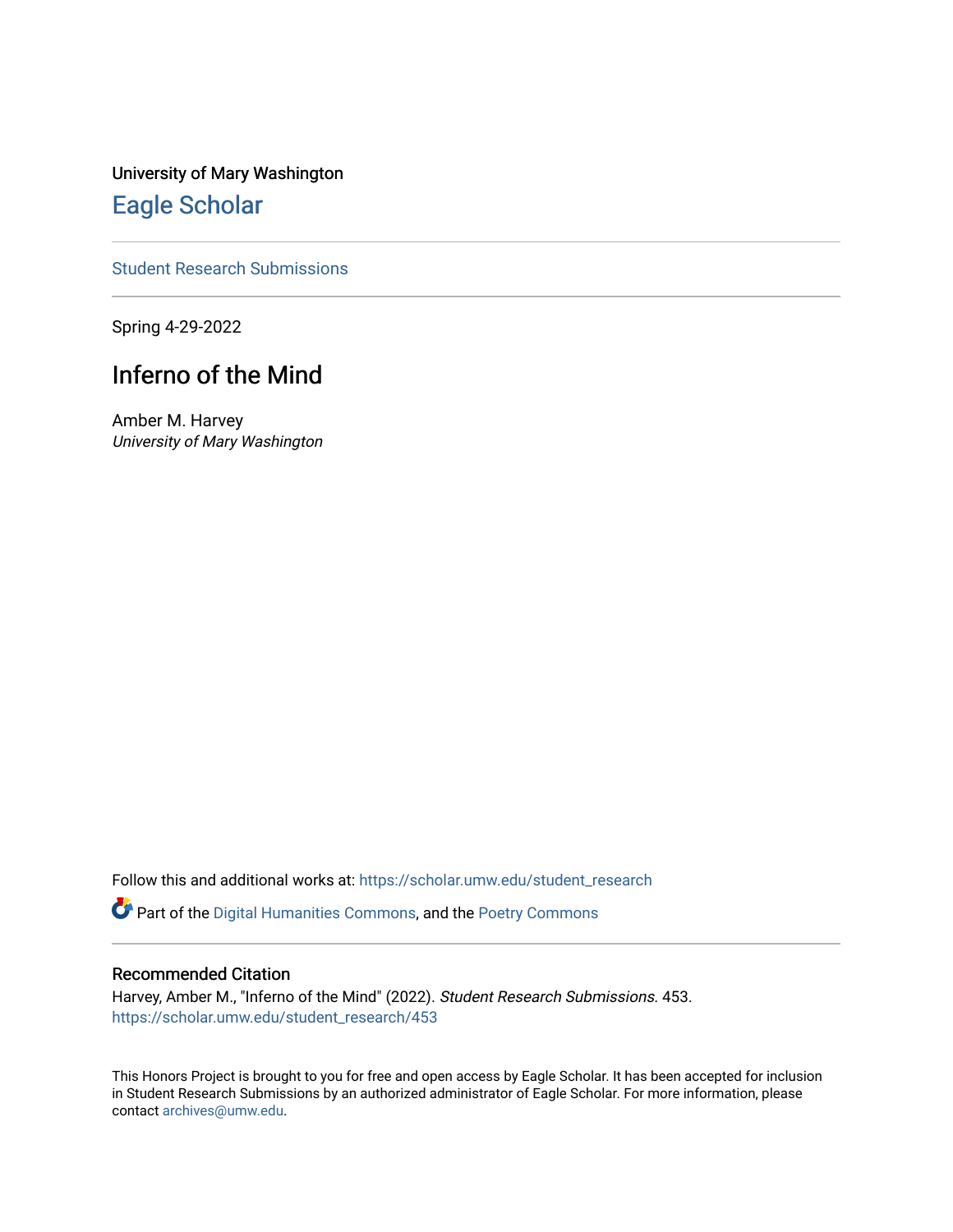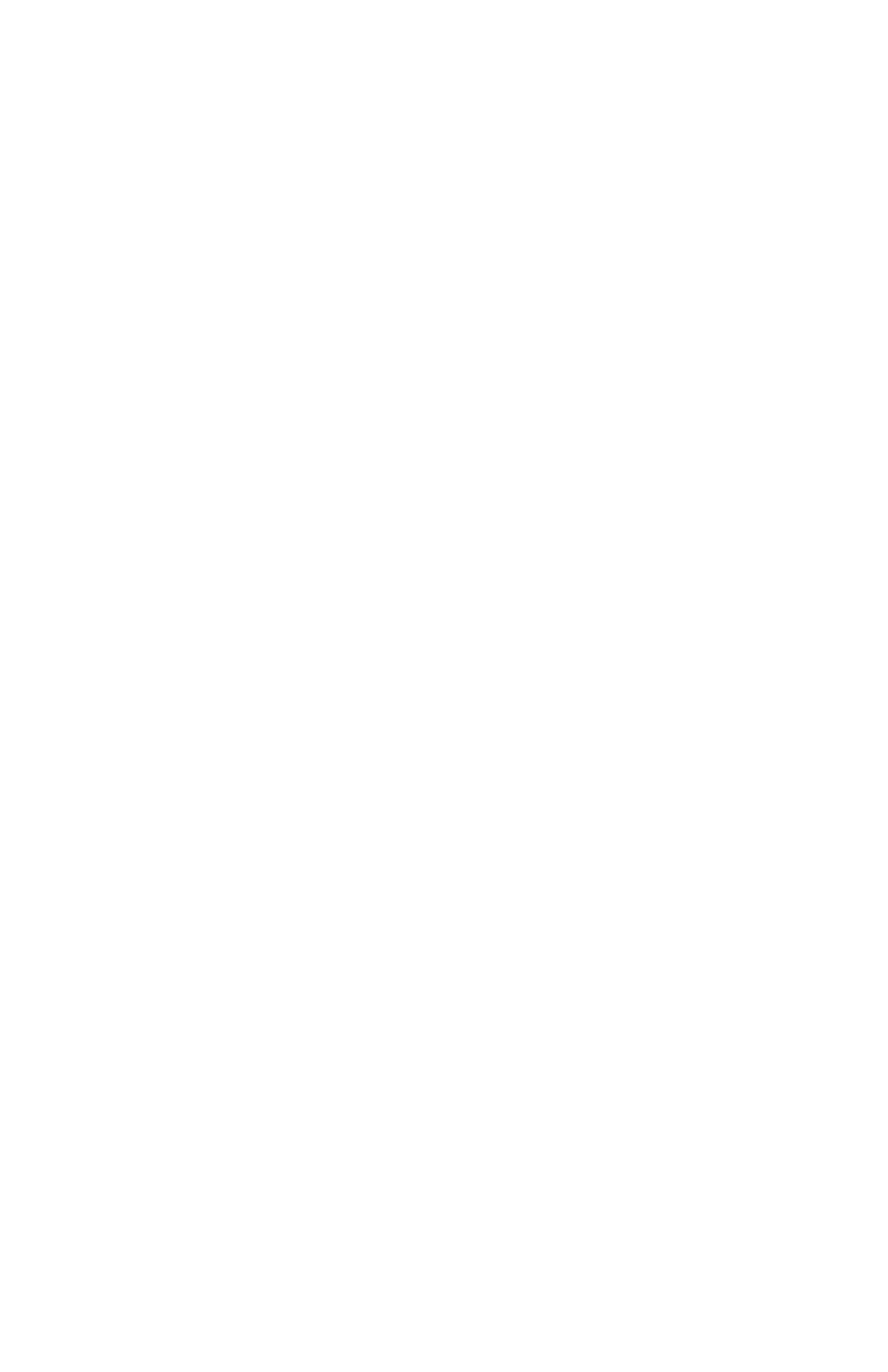**Inferno of the Mind**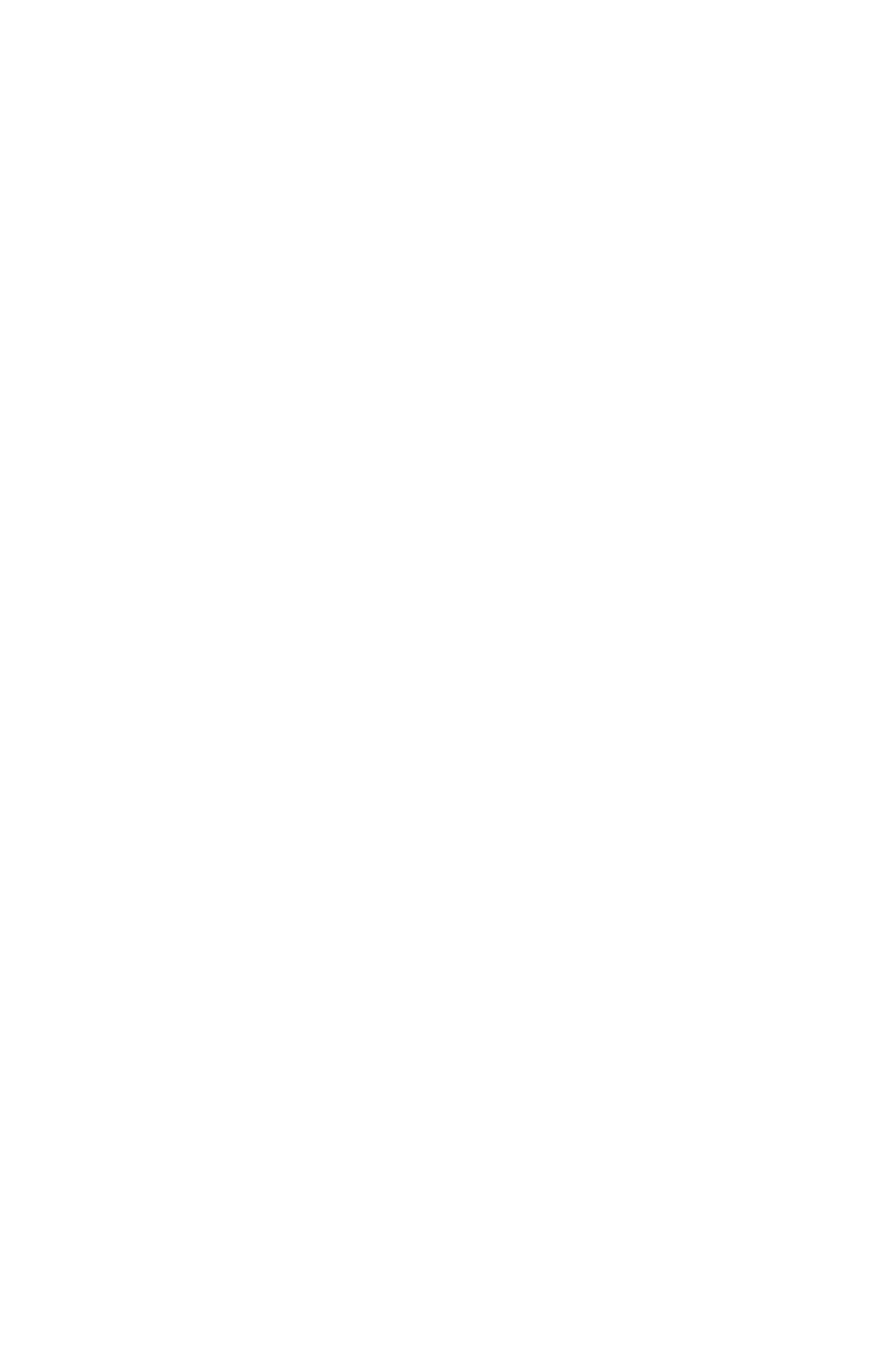

Cover Art by Wren Tiffany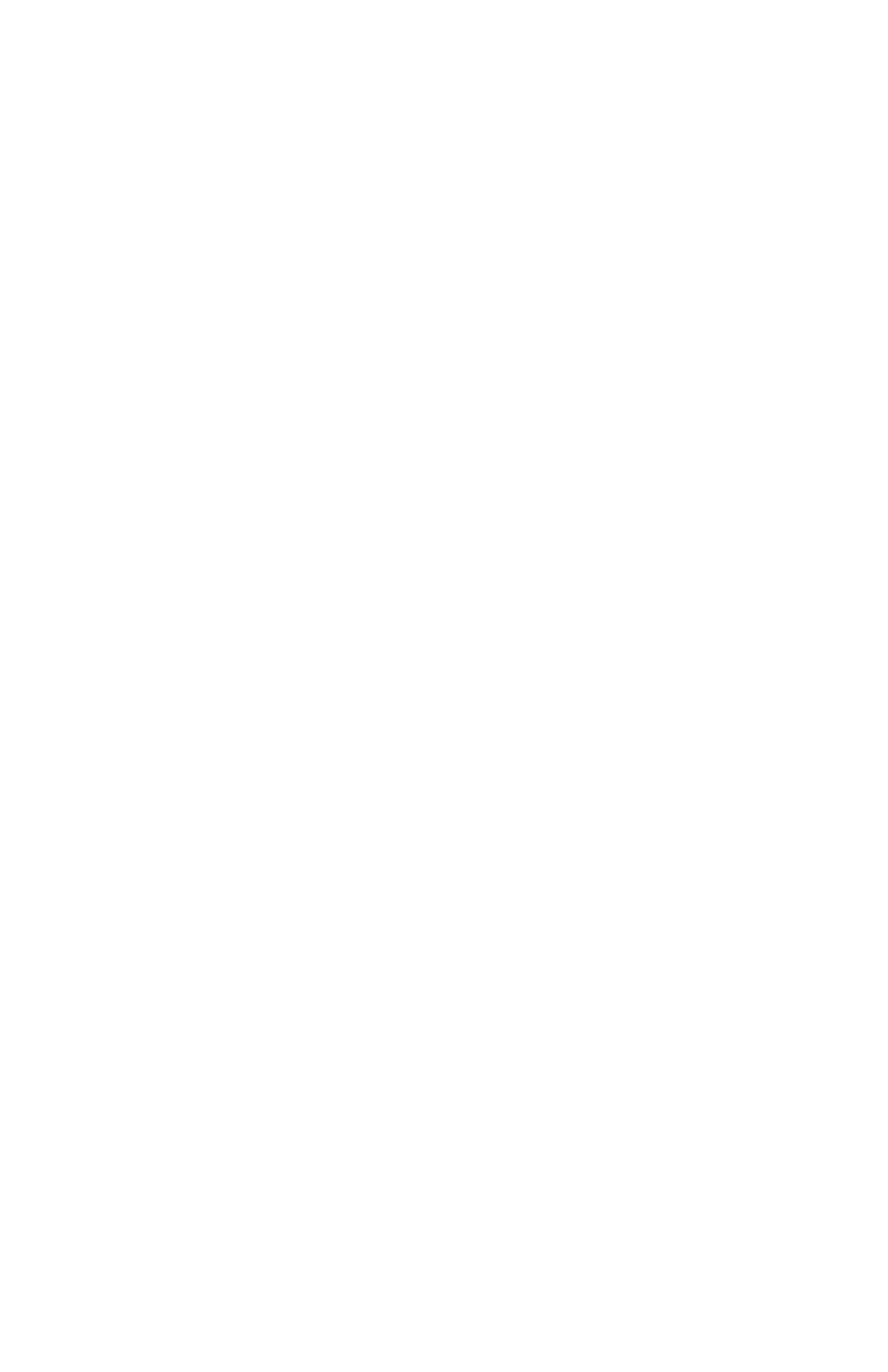# **Inferno of the Mind**

**Amber Harvey**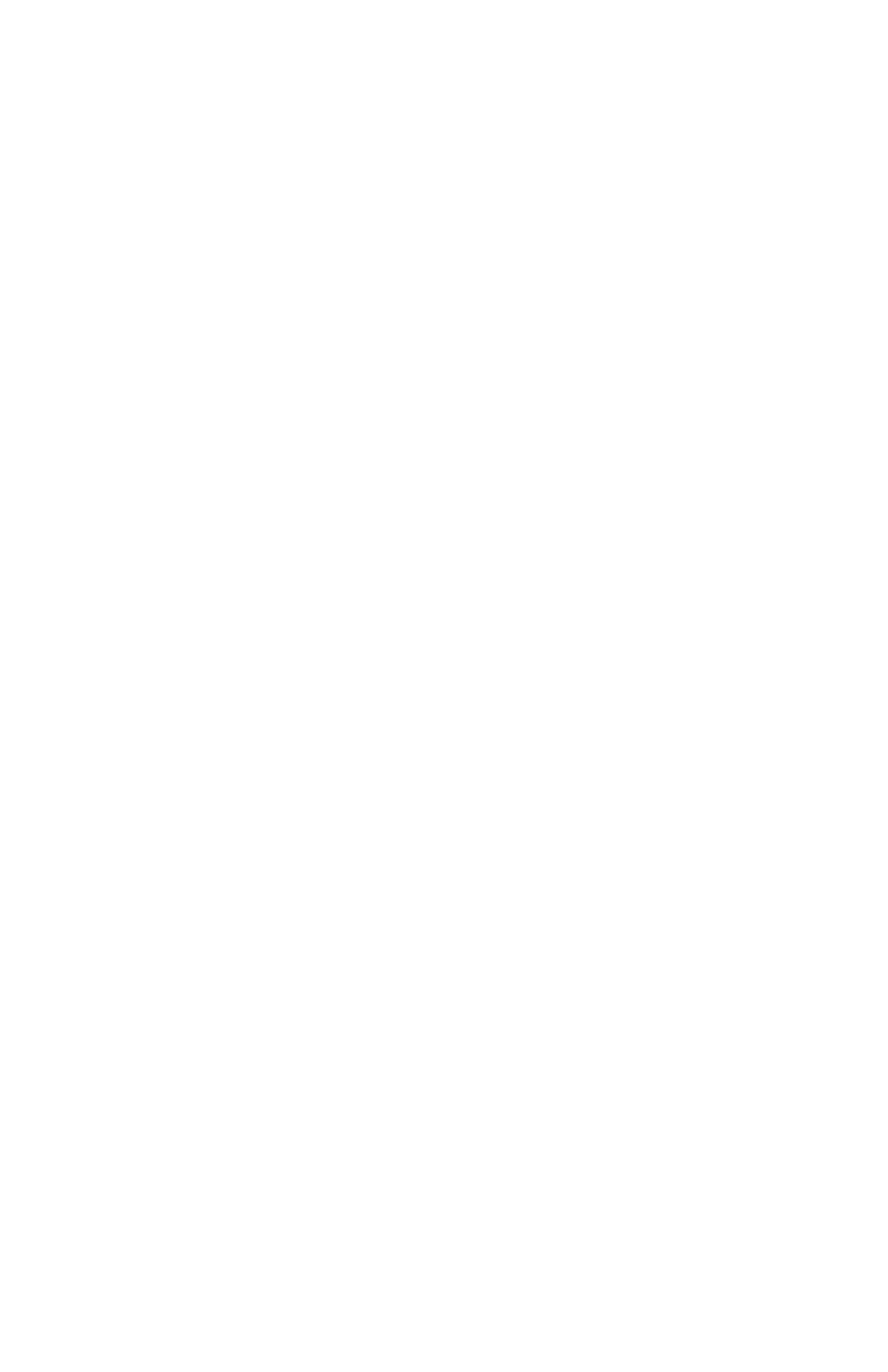This collection is dedicated to everyone who has ever felt like their broken mind is in control, be it spiraling, doomsdaying, or the like. We got this.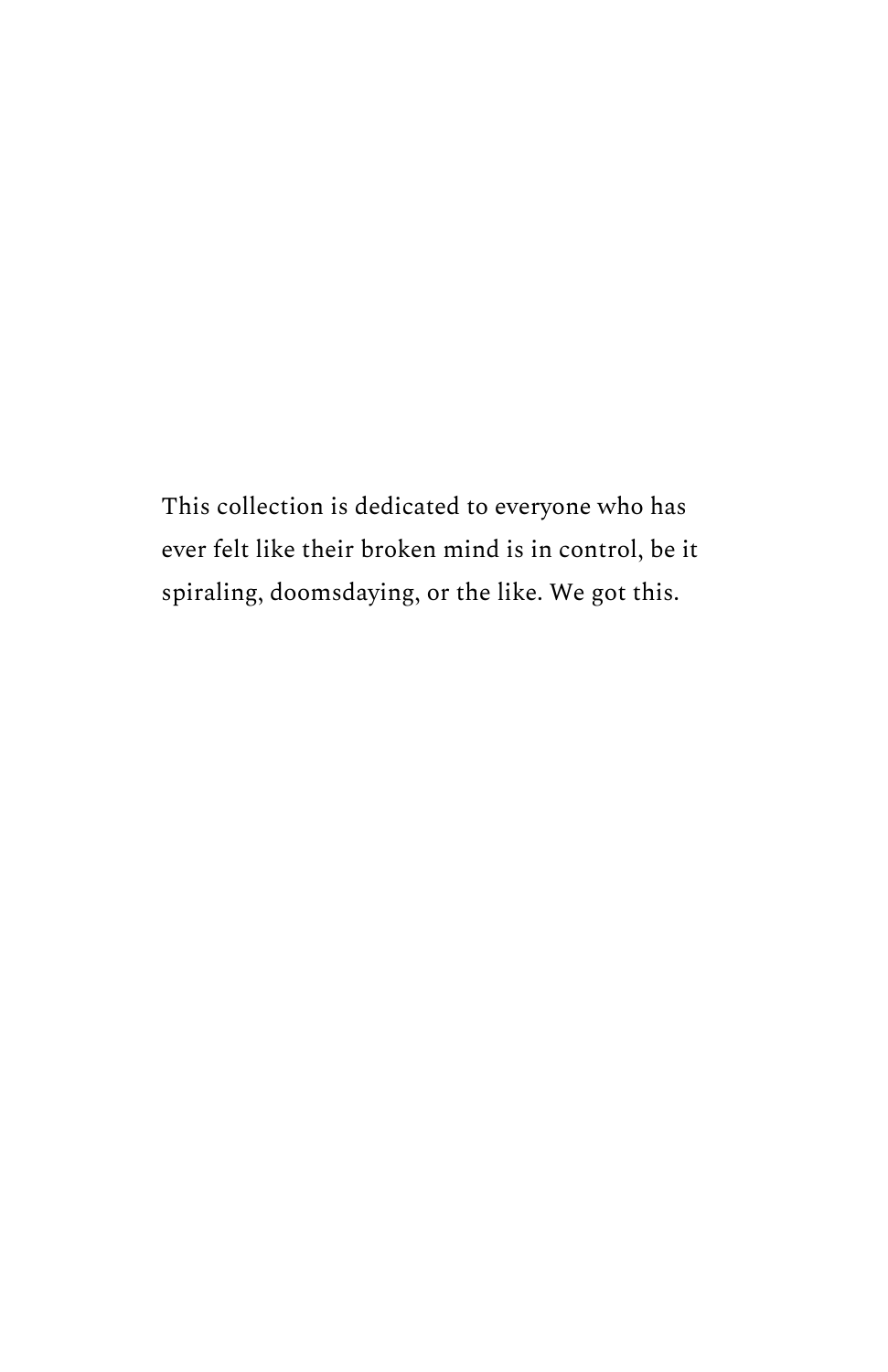*I would like, if I may, to take you on a strange journey…*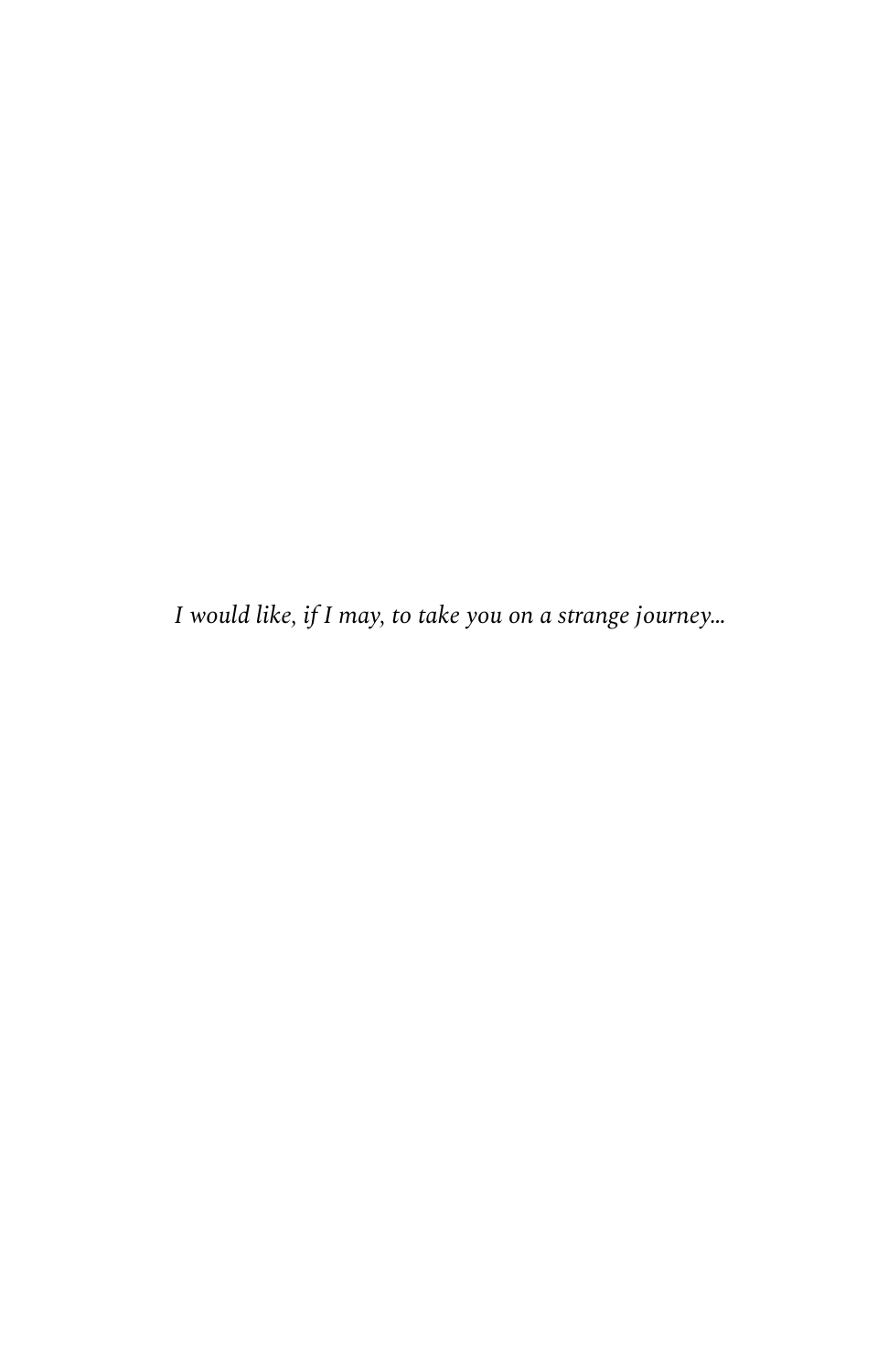#### **Contents**

*I. Age of Man*

*II. Carve out my heart, III. I want you too. IV. Make me whole,*

*V. Take a ride with me, VI. Look into my eyes– VII. If not pain then what?*

*VIII. I am a fraud– IX. None of this is real…*

*Age of Man (revisited)*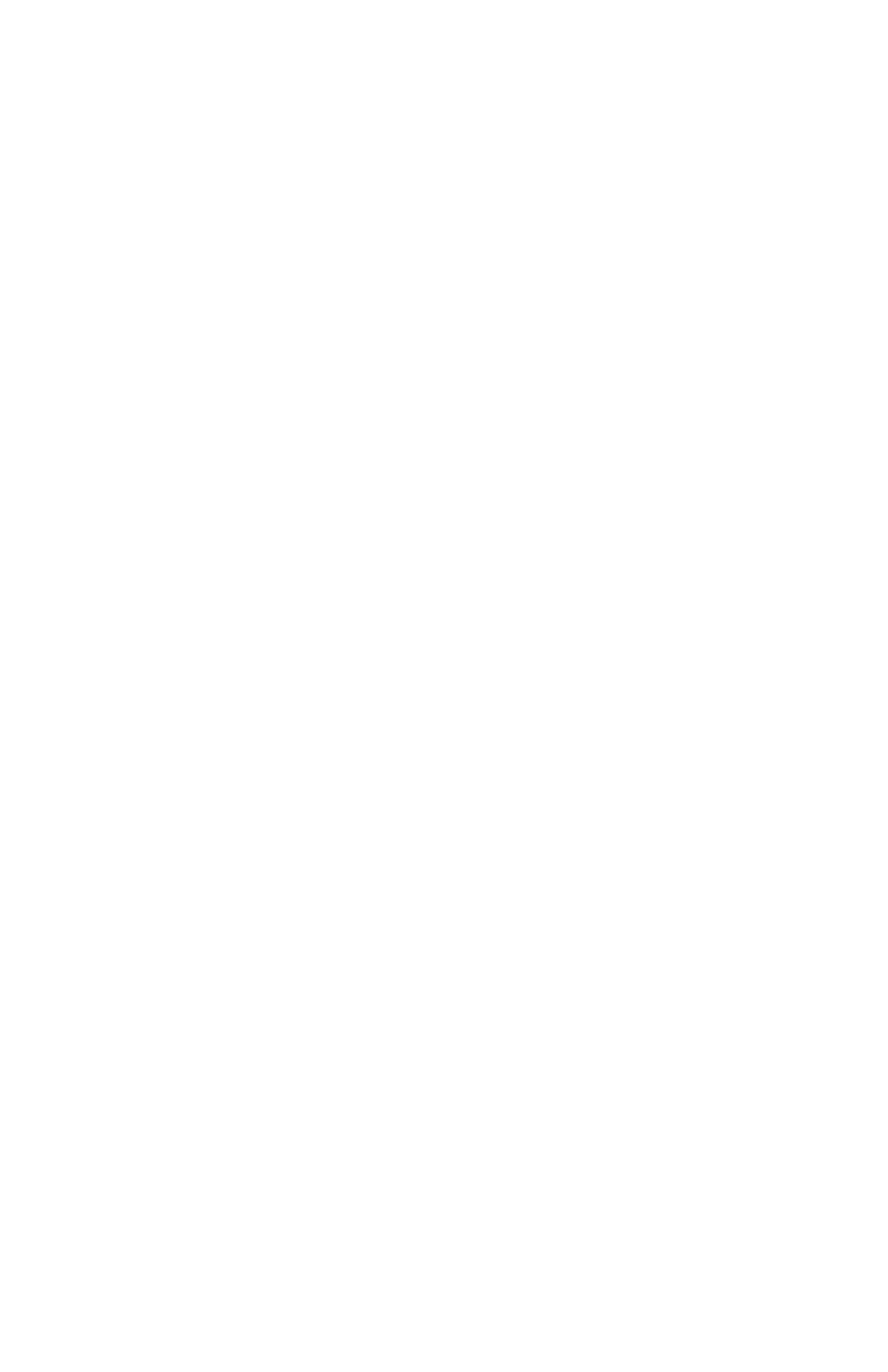#### **Age of Man**

To wander lands of ice and snow In the desert heat where nothing grows A tree of life in rain and sun To reach the sky, it's just begun And as we came into the clear To find ourselves where we are here Who is the wiser to help us steer? And will we know when the end is near?

- Lyrics by Josh and Jake Kiszka

**I**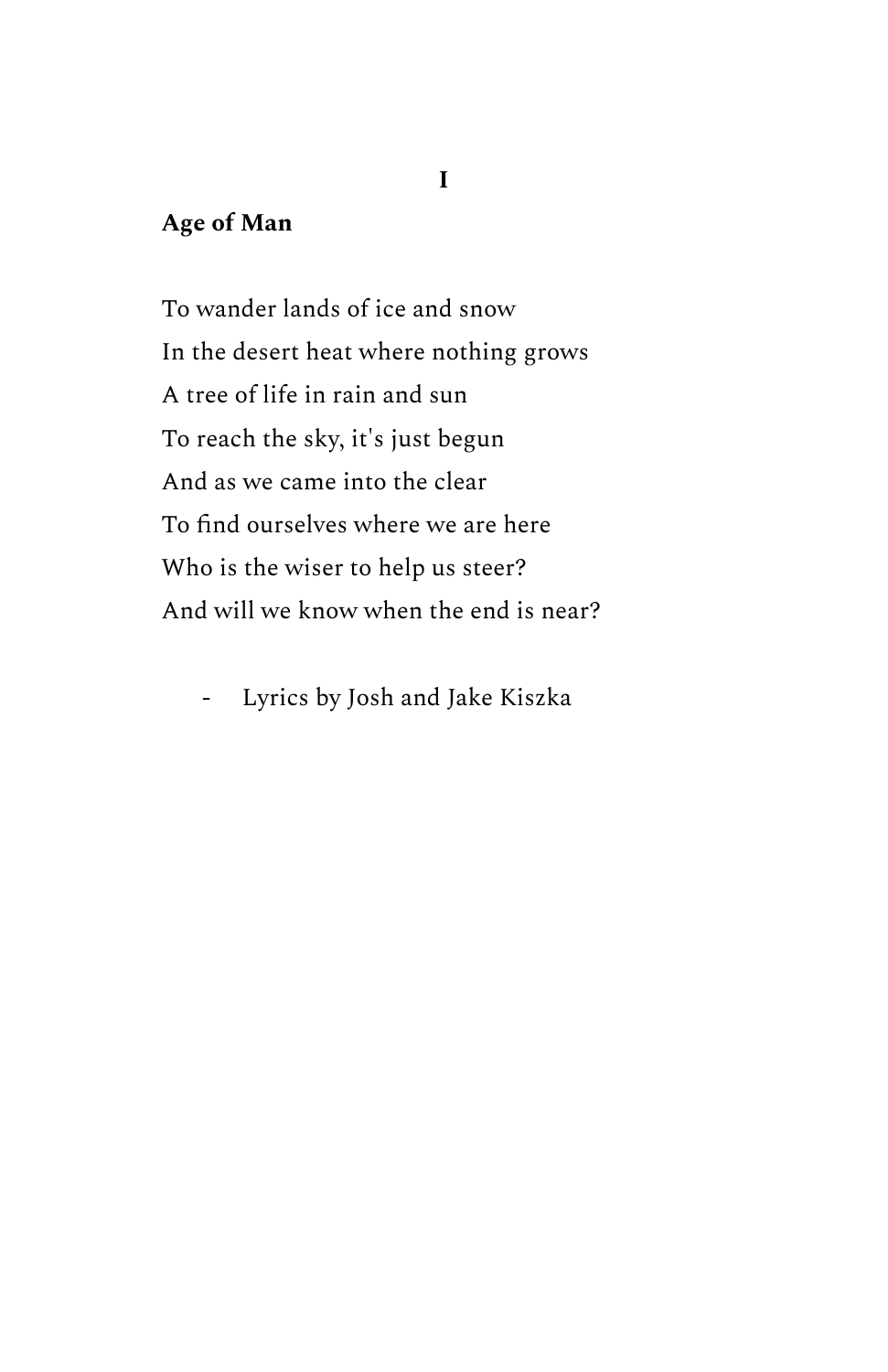#### **Carve out my heart**

and my essence. your eyes shooting daggers into my body, anywhere – everywhere, but my heart,

only consuming what's on the surface, no x-ray vision, no exploration of the scars scrawled across my soul,

because heartache and heartbreak are the last piece of the puzzle, the missing piece,

my piece my edge

carved out by your dagger now in my back, chipped away piece by piece, until there is nothing but the memory of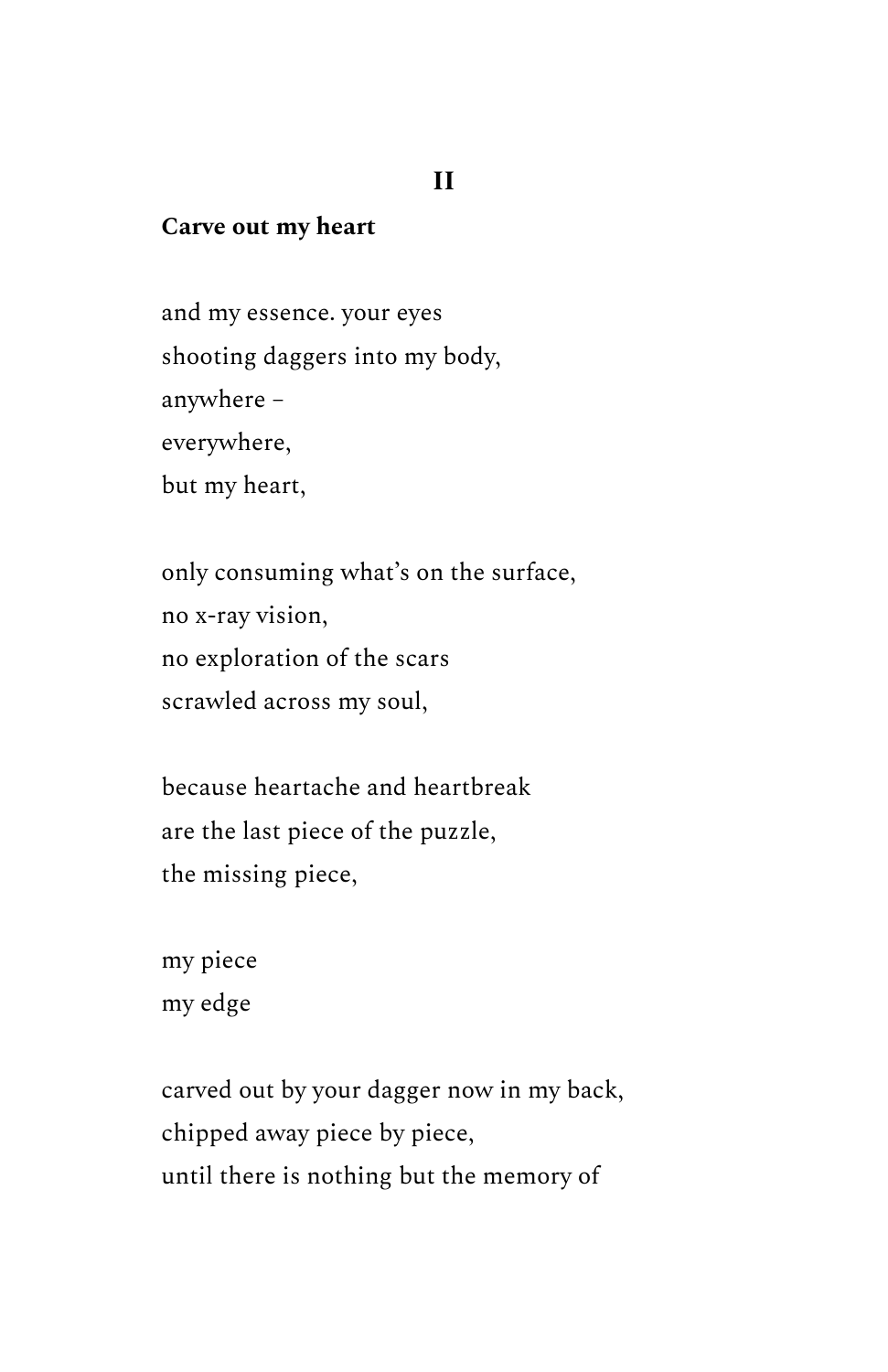me…

and you and you and her and me and I…

so carve it out, its the only, way you'll ever see, clutch it in your hand, then maybe you will understand, inspect the wounds emblazoned across, the rips and tears that show, I am alone in this whirl-wind, never ending, reminding me I am not her…

never and forever reaching for her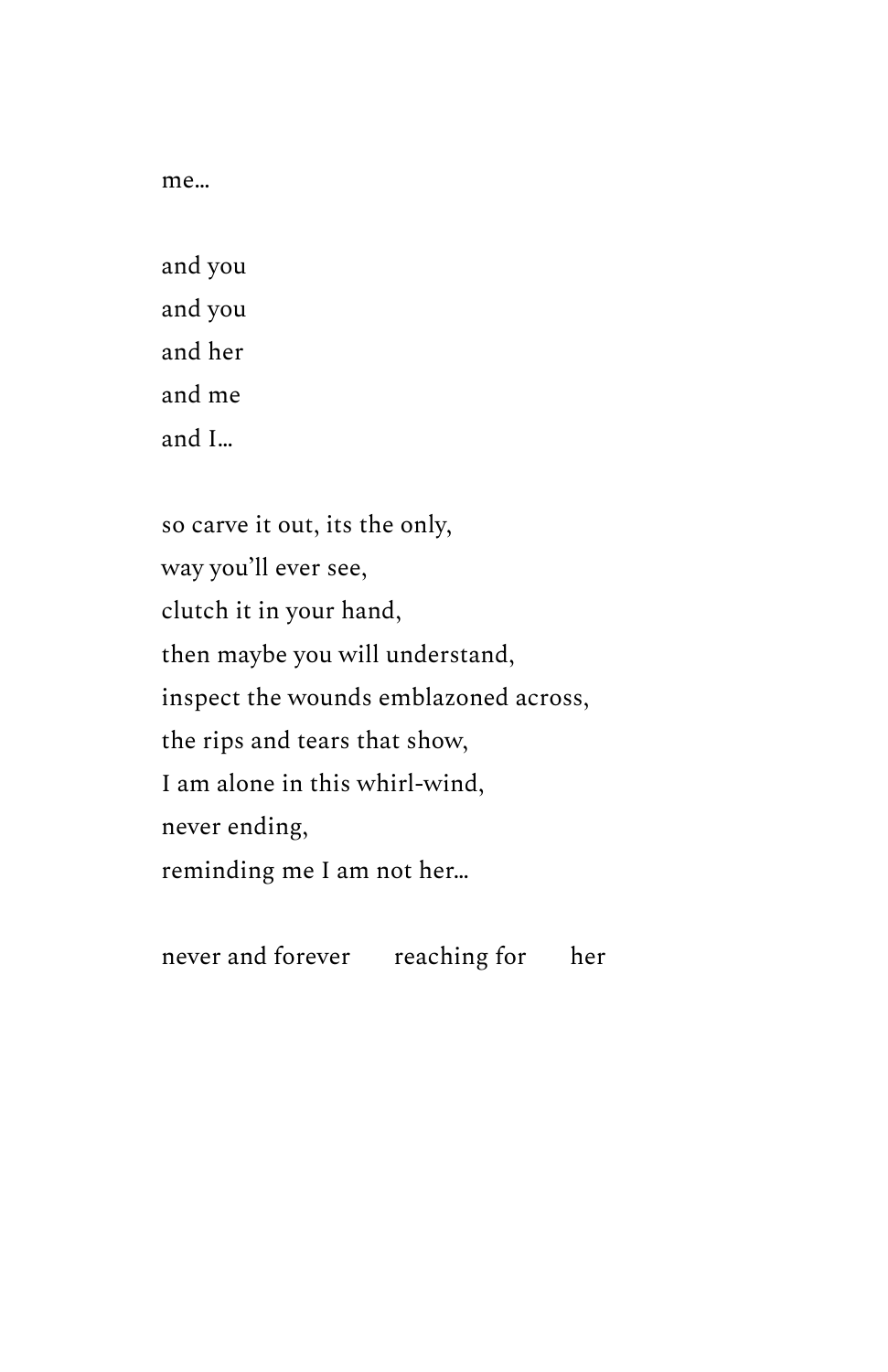#### **III**

#### **I want you too**

Because you consume to be better But I consume to forget her, Drinking in the icy daggers, Straight into the facade, creating fractures I stand in the frozen rain, Begging my body to feel again, I don't want to be her, but I can't be me, God forbid I choose to not worry about what people see, And instead just choose to be free, Because as the ice flows down my spine, The chill reminds me that none of this is mine, Not my hair, not my body, hell my blood flows free like wine, Crimson red for all to sip, Peel back the surface when I begin to slip, Indulge in the pain, consume it all, And wait for the abundance of the final fall.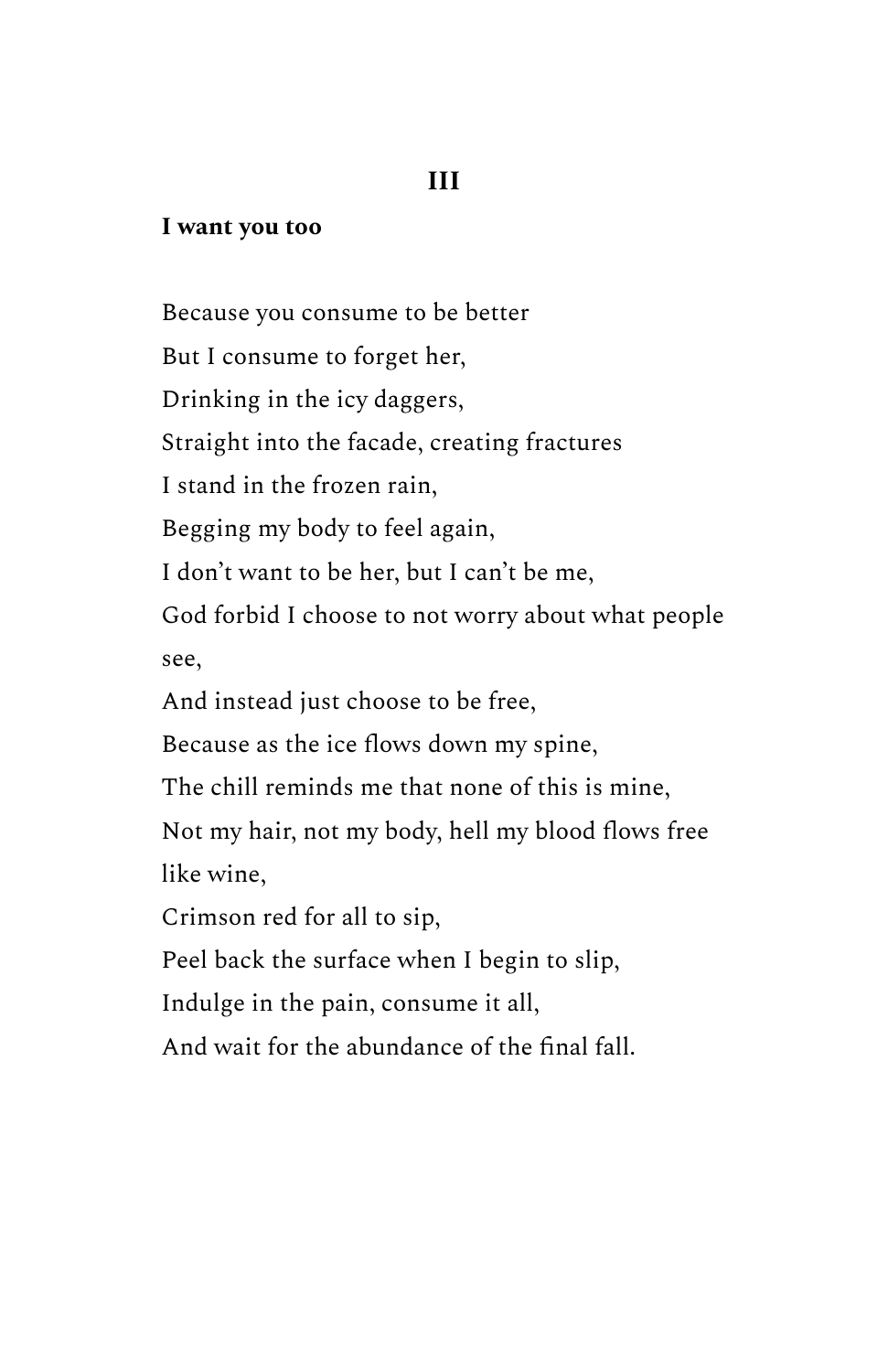#### **Make me whole.**

I need it all. I want the wind, the sun, the sky, the dirt. I want the earth to fill me up, fill the hole, make me whole in a way that I have never ever been whole, always giving, nothing left to give, nothing left.. but when you want it all you lose it all, you gamble on the new beginnings only to learn you've laid your last chips and your drink is empty and the excitement is gone and the roll of the dice strikes the toll of the bell – time is up. The rot starts in the roots working its way to the brand new buds, generation after generation drinking in the toxins, spin the wheel again it'll be different this time, but the bell struck twelve and there's no more chips and the rot has made its way to the heart and filled it all the way up.

**IV**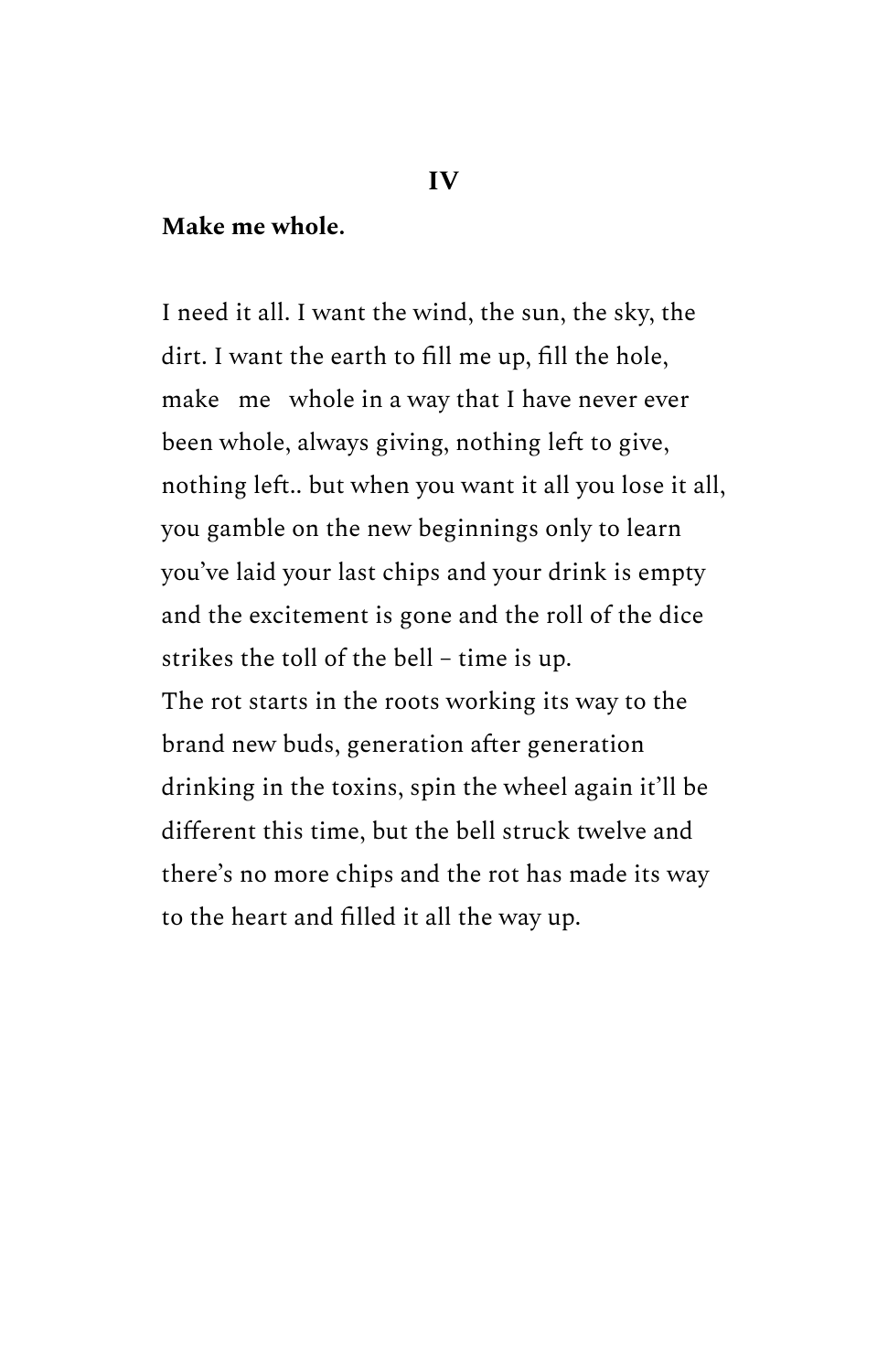#### **take a ride with me**

Stick your hands in the river. Keep going, up to your chin. As it runs over your bones And infiltrates your skin.

Search the frigid water, Feel the cold whisper in your ear. Dark, red, intoxicating, Breathing words so insincere.

I smile as you sink, Searching for a remedy. Rage trickling down my throat Like a stiff shot of whiskey.

Choke on my waves of wrath as they freeze you in your path.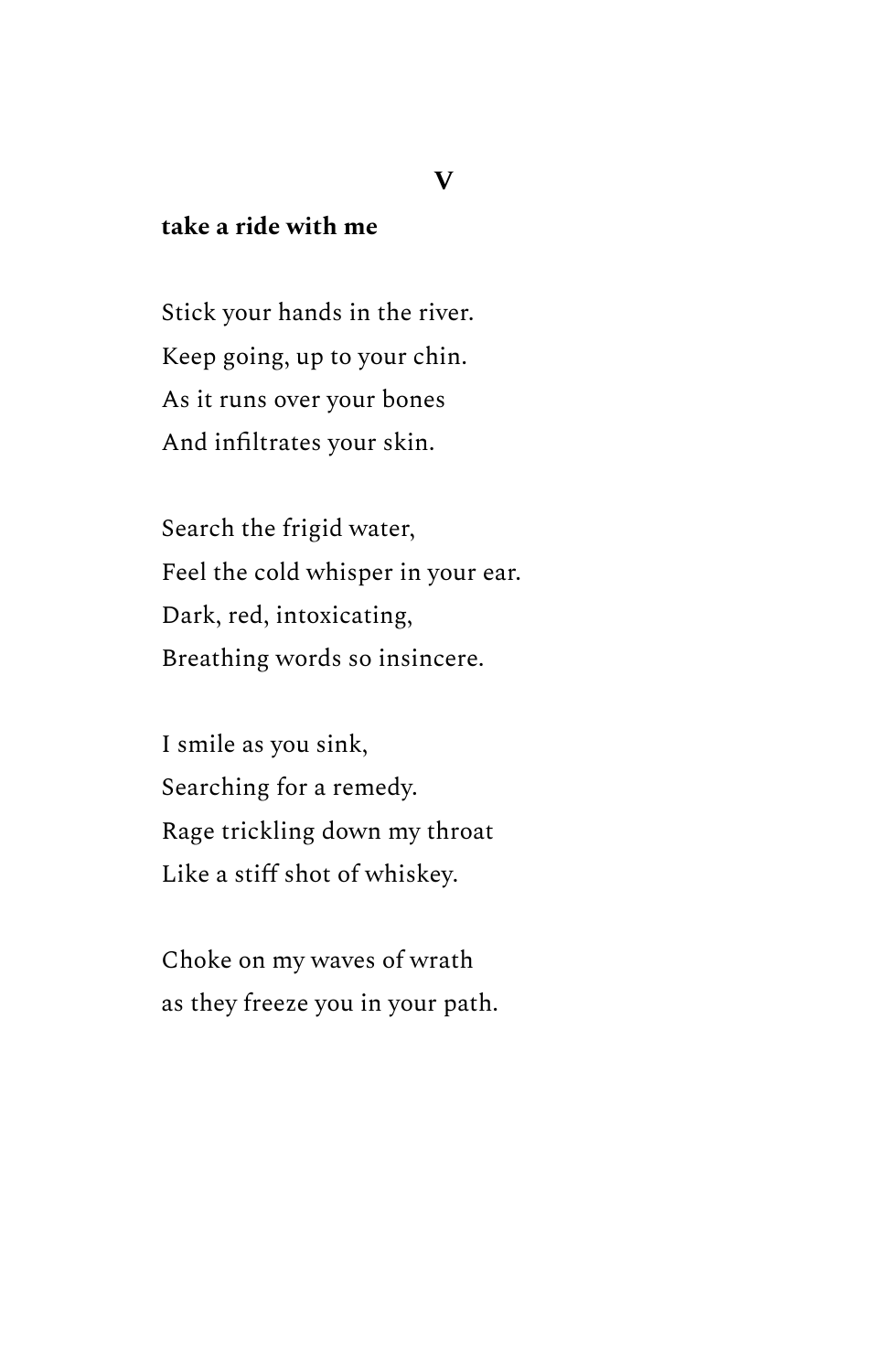#### **Look into my eyes**

Are you hypnotized, By the darkness in my mind? Do you see him there? The devil that I know, The snake and the apple, Temptation at its best, He lays inside a coffin Not to rest but to press, His palms together, Turn his head to the sky, And whisper his regrets. Ask him why he prays– Don't be shy, He will chuckle and roll his eyes, Prisoners don't have the answers They just –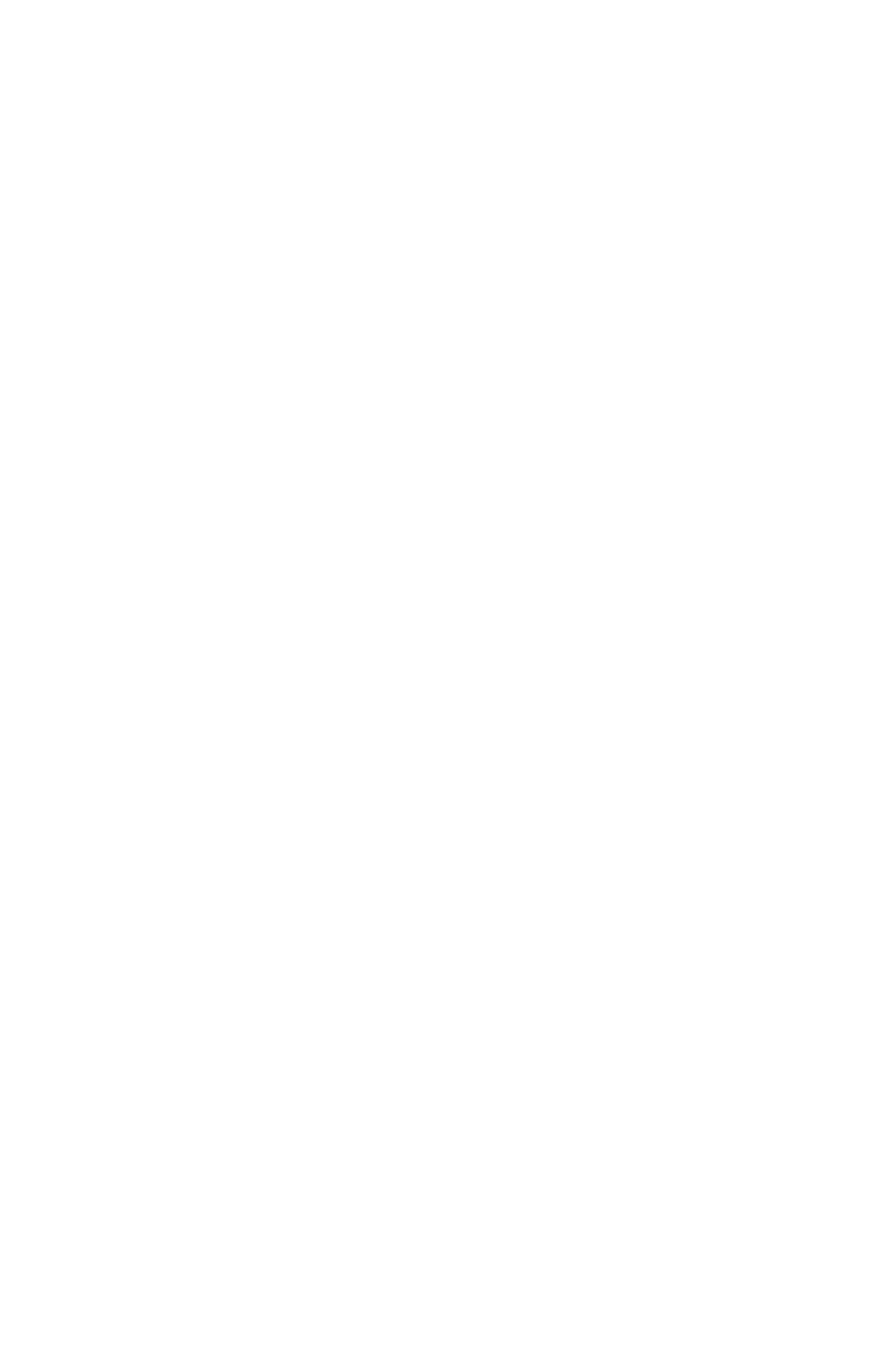## **VII**

#### **If not pain then what?**

I pick myself apart like a bird consuming carrion, Bits of flesh and muscle, I pick at the wounds till I scrape bone, Bleached white, worth more dead than alive. If not me then who? Hear the howling of the dogs, They are near, Drawn close by the toll of the bell, If not pain then what? If not me then someone else. Come closer and feast on the beast, Better dead than alive, Take as much as possible, I beg you.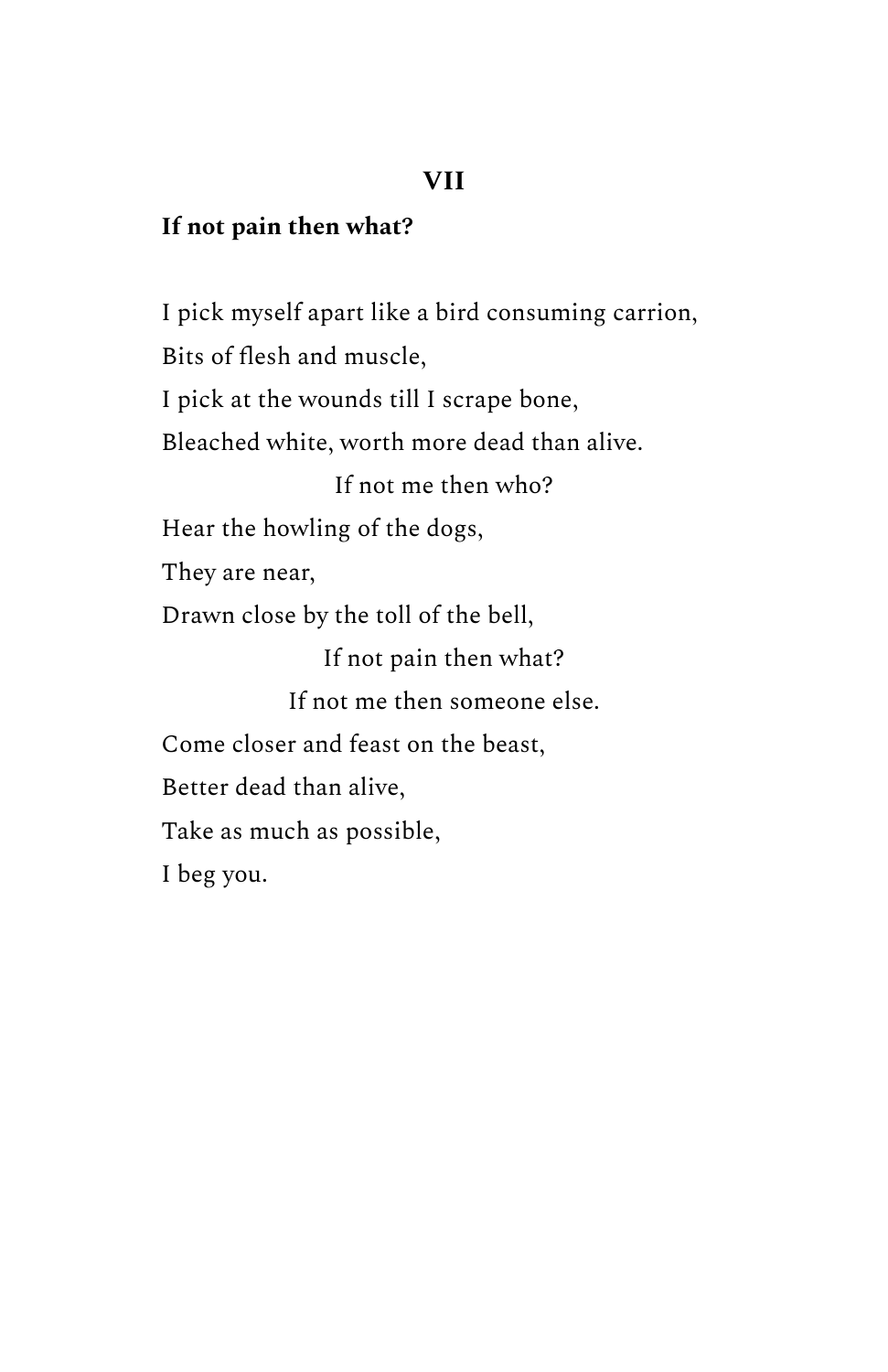## **VIII**

## **I am a fraud**

Because I struggle to rearrange my face, hands

pushing

and pulling, pinching, peeling, picking,

trying to make a new face

not broken, not damaged, not

miserable

stretching and pretending

until it's a face that is okay for you –

a new shape,

a grin, a glint in my eye

reflecting and deflecting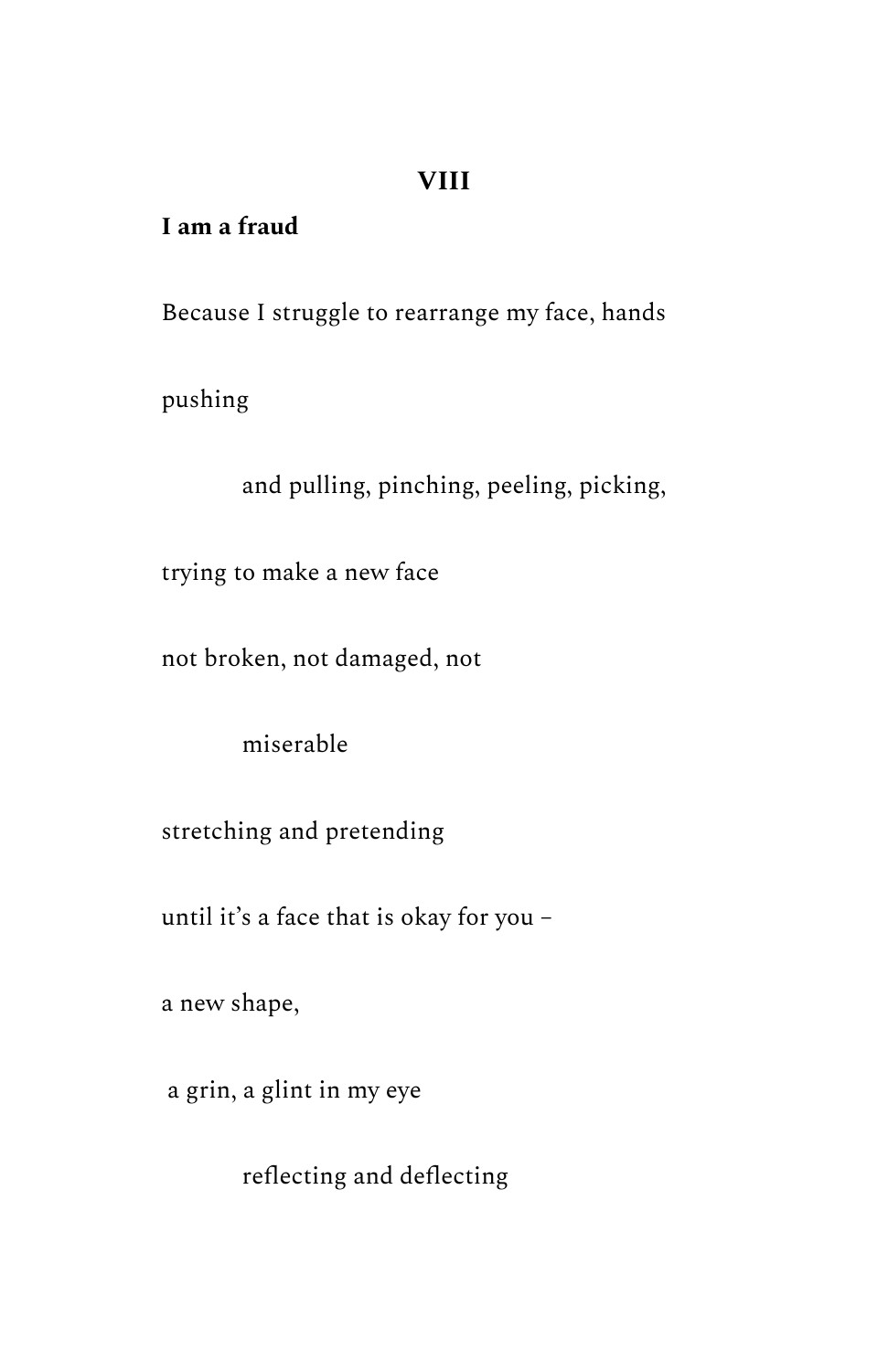the pain I have hidden,

like a flashlight shone into the window

banging on the glass trying to break free,

like a tear quickly brushed away because god forbid

I am me.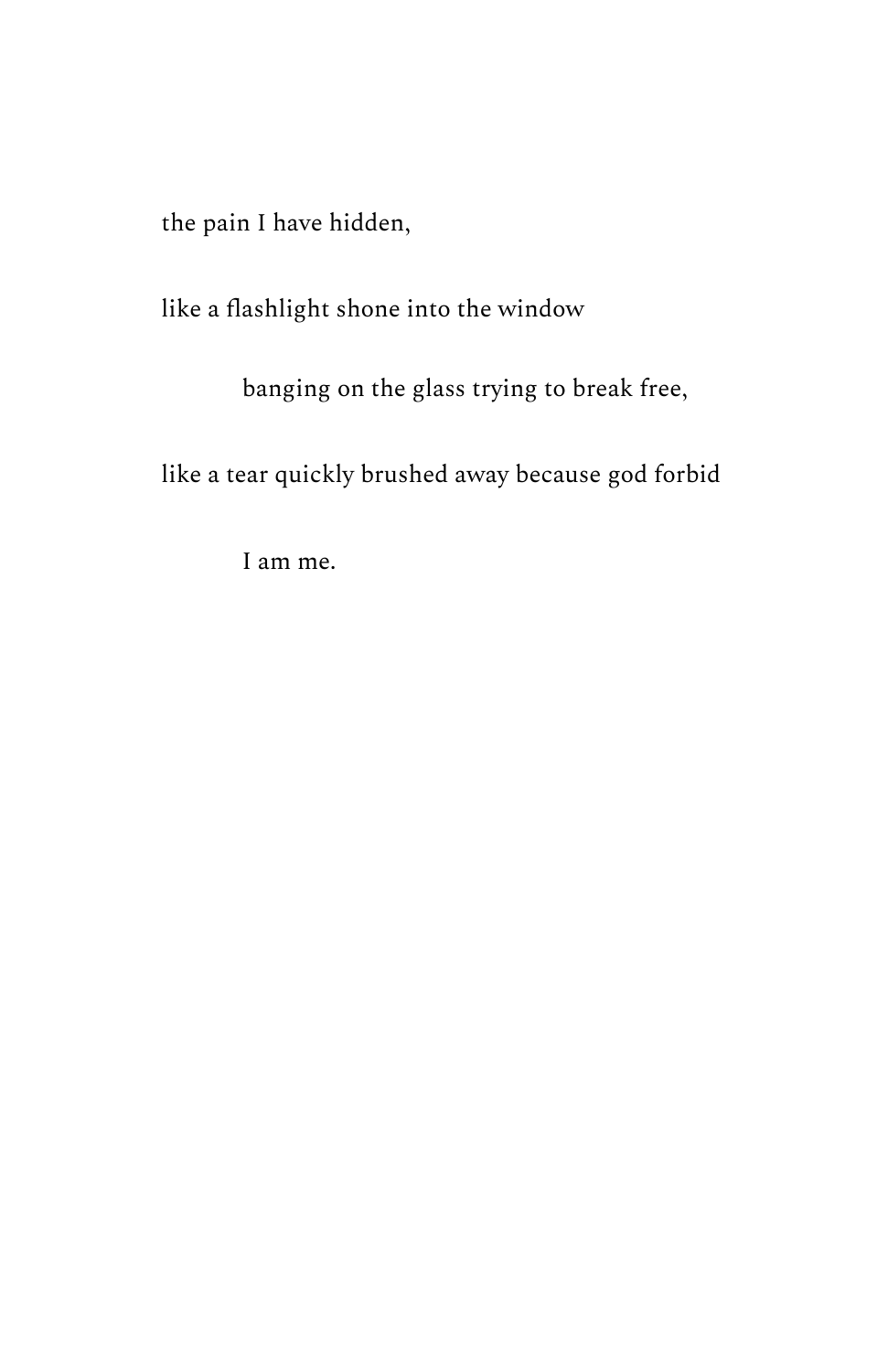**None of this is real**

Myself I Me [Not] myself [Not] I

I am the undertaker.

I dig my own icy grave, carve my own headstone–

"Here lies [not] me"

lay myself to sleep by the morning star, the only light amongst the black night, the embers of my soul now a burnt red.

glowing still only from the puff of a final breath, the gasp as I fell on my own sword, the final fall:

Afraid to be myself Afraid to be rejected Afraid to be –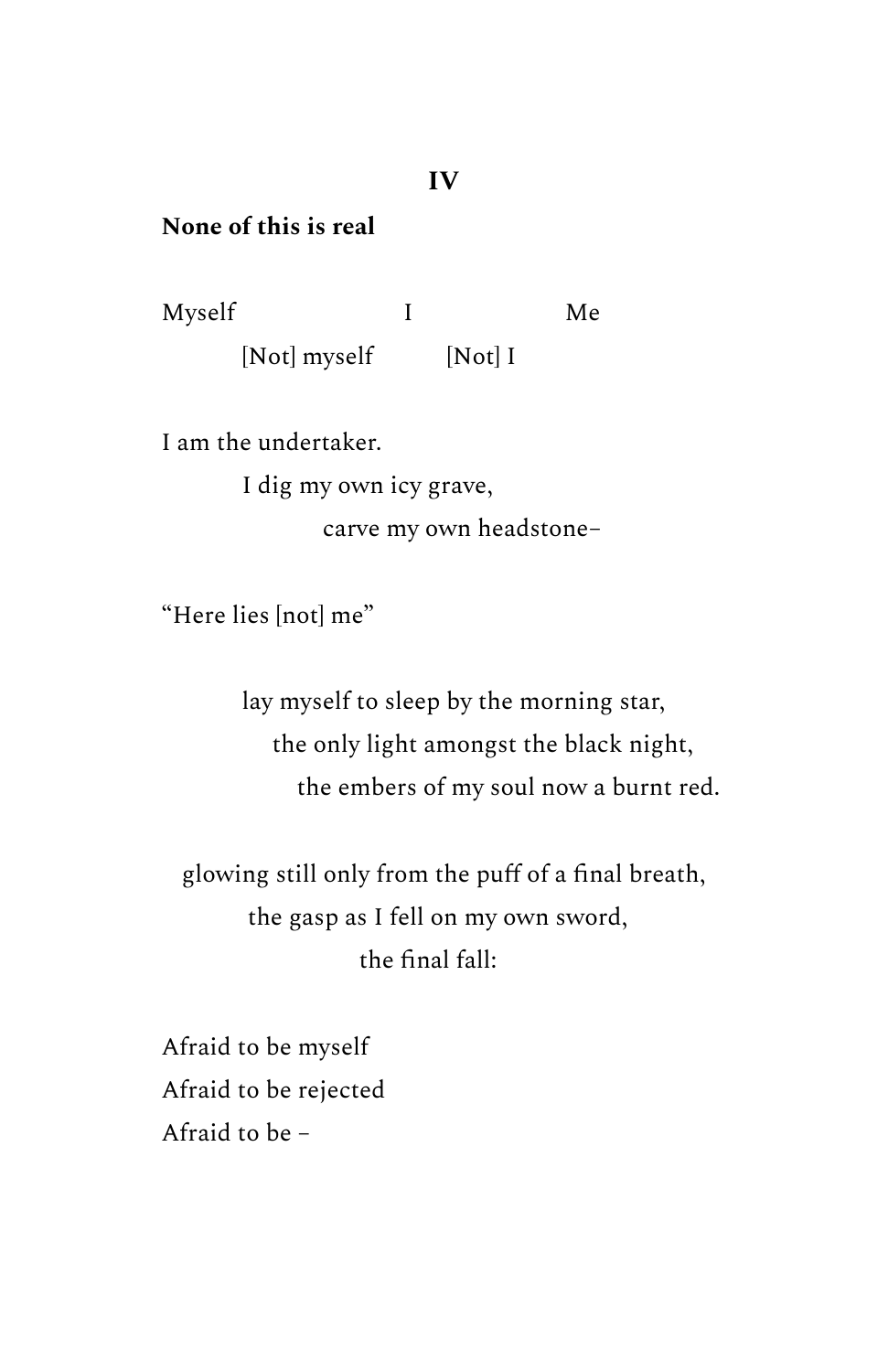#### **Age of Man (revisited)**

To wander lands of ice and snow In the desert heat where nothing grows A tree of life in rain and sun To reach the sky, it's just begun And as we came into the clear To find ourselves where we are here Who is the wiser to help us steer? And will we know when the end is near?

> How far do I have to wander before I know When there's nothing left to show No where else to run Trapped in this web that I have spun Nothing but myself and my mind to fear But when it all feels so insincere Theres nothing left to do but disappear. And how do we know when the end is near?

Lyrics by Josh and Jake Kiszka